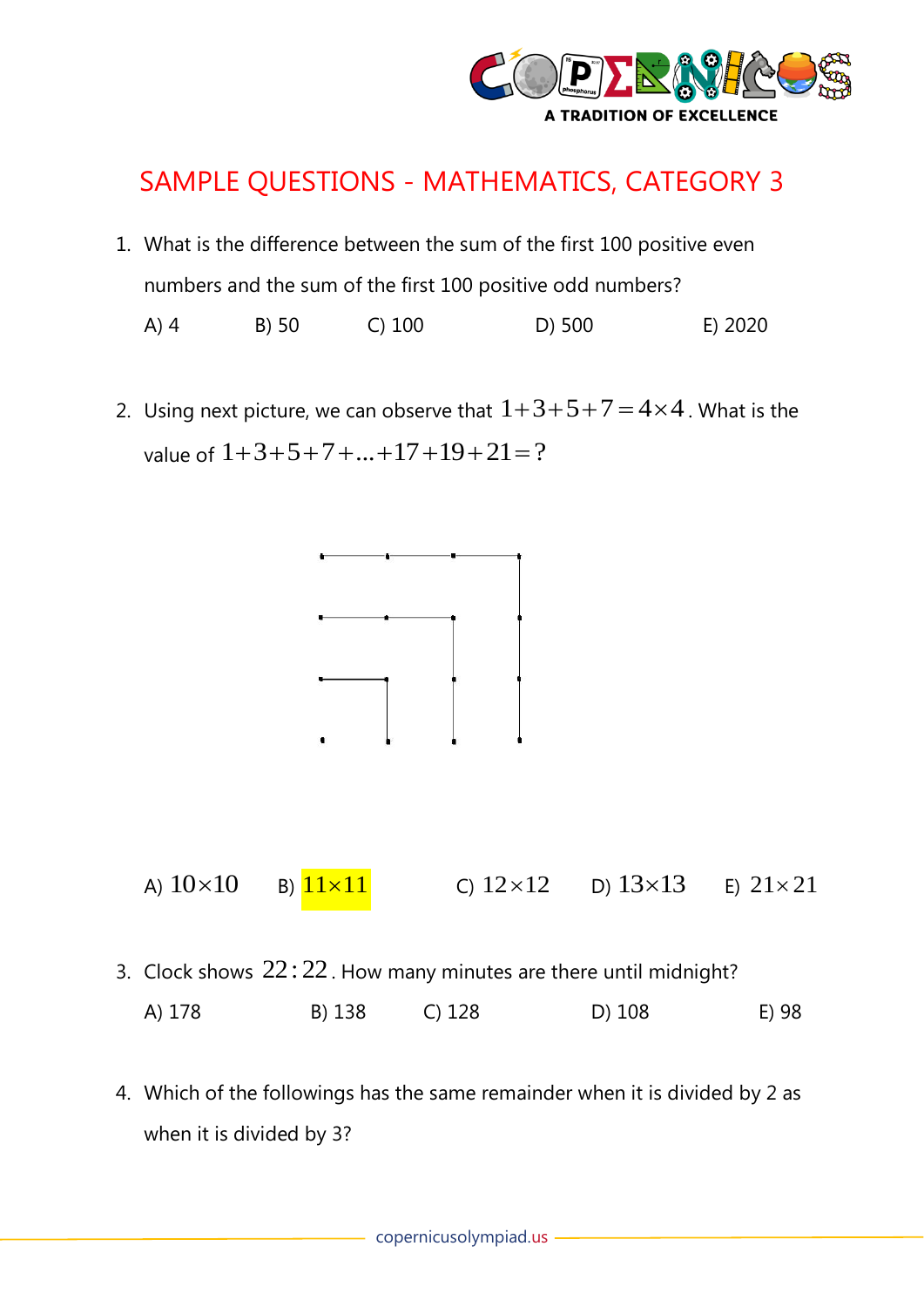

A) 3 B) 5 C) 7 D) 9 E) 11

5. The diameter AB of the circle is 15 cm (as shown in the figure). What is the perimeter of the figure, which is marked with line, if the rectangles in the figure are coincident?



6. In a toys shop, a four-floor green and white "brick flower" is displayed (picture 1). Each floor is made of bricks of the same color. On picture 2, the flower is shown from the top. How many white bricks were used to make the flower?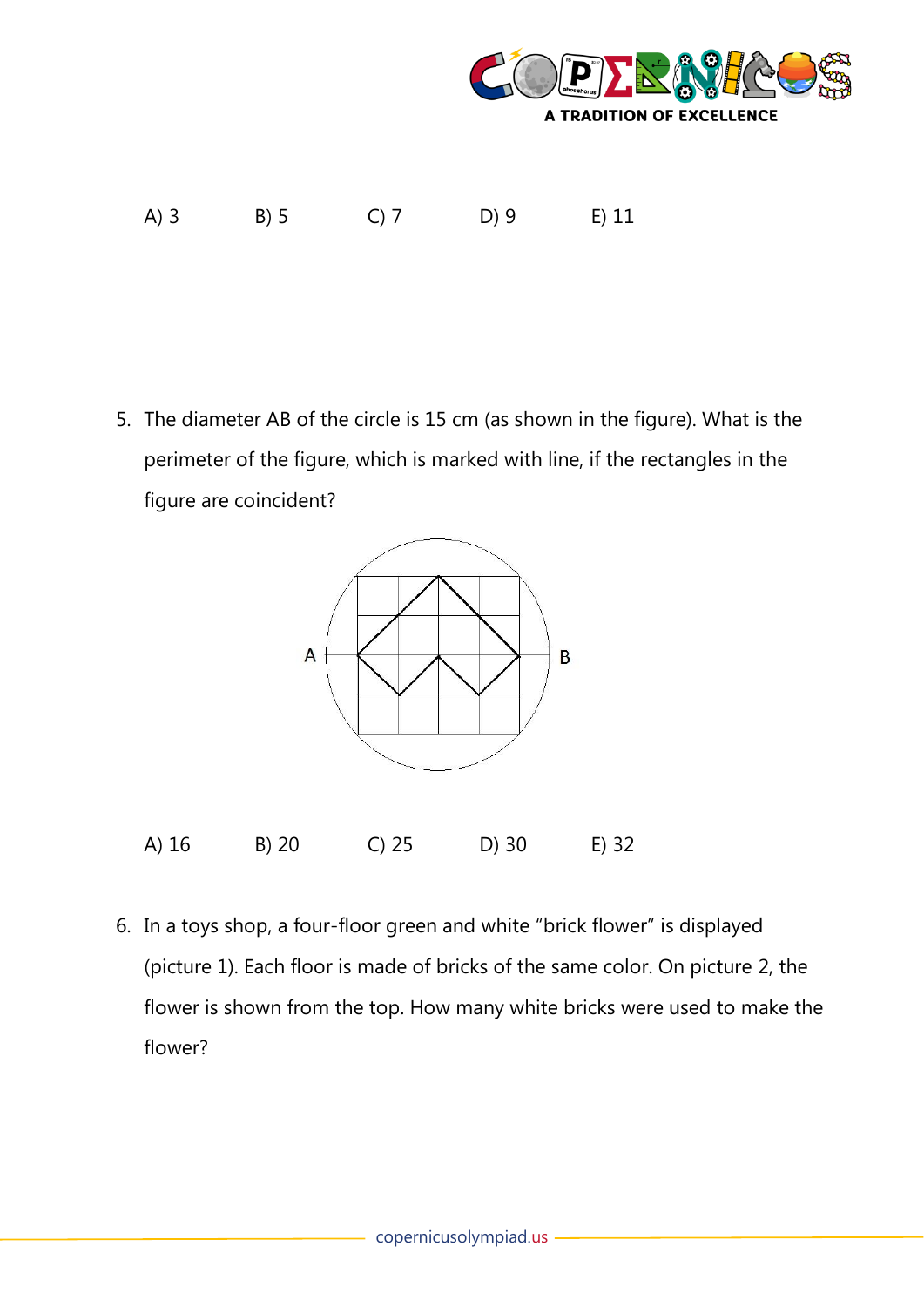



A) 9 B) 10 C) 12 D) 14 E) 15

7. Solve 
$$
\left(1 - \frac{1}{2^2}\right) \cdot \left(1 - \frac{1}{3^2}\right) \cdot \left(1 - \frac{1}{4^2}\right) \cdot \dots \cdot \left(1 - \frac{1}{10^2}\right) = ?
$$

A) 
$$
\frac{9}{20}
$$
 \t\t B)  $\frac{11}{10}$  \t C)  $\frac{11}{20}$  \t D)  $\frac{9}{10}$  \t E)  $\frac{10}{11}$ 

8. Fine the simplest form of  $31 - 2$   $2 - 3$  $3/a + a \t3/2$ 1 ? 1 *a a a*  $a + a \quad \forall a$  $\frac{+a}{-} - \frac{\sqrt{a-1}}{-} =$  $+a$   $\sqrt[3]{a^2} +$ 

A)  $\alpha$  B)  $\sqrt{a}$  C)  $\sqrt[3]{a}$ D) 1  $E$ )  $-1$ 

9. Alex has connected all the upper points to all the lower points. How many lines Alex has drawn?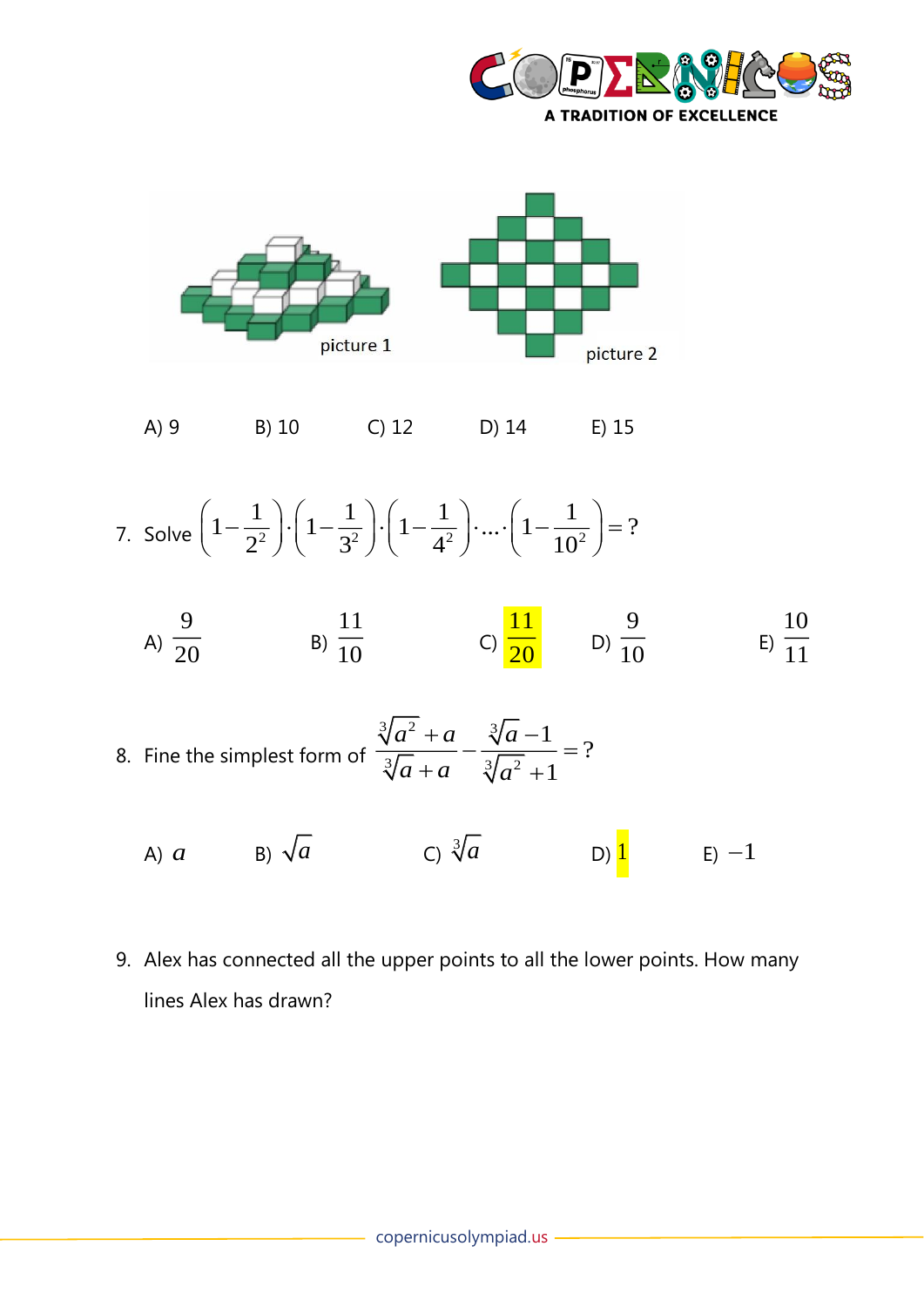





10. According to the equation, what is the value of multiplication of x?

$$
\sqrt{x+1} = \sqrt[3]{x+1}
$$
  
A) -1 B) 0 C) 1 D) 2 E) 3

11.Find perimeter of ABCD

If 
$$
|AB| = 5x-2
$$
;  
\n $|BC| = 4x+3$ ;  
\n $|CD| = 3x+4$ ;  
\n $|AD| = 2x+15$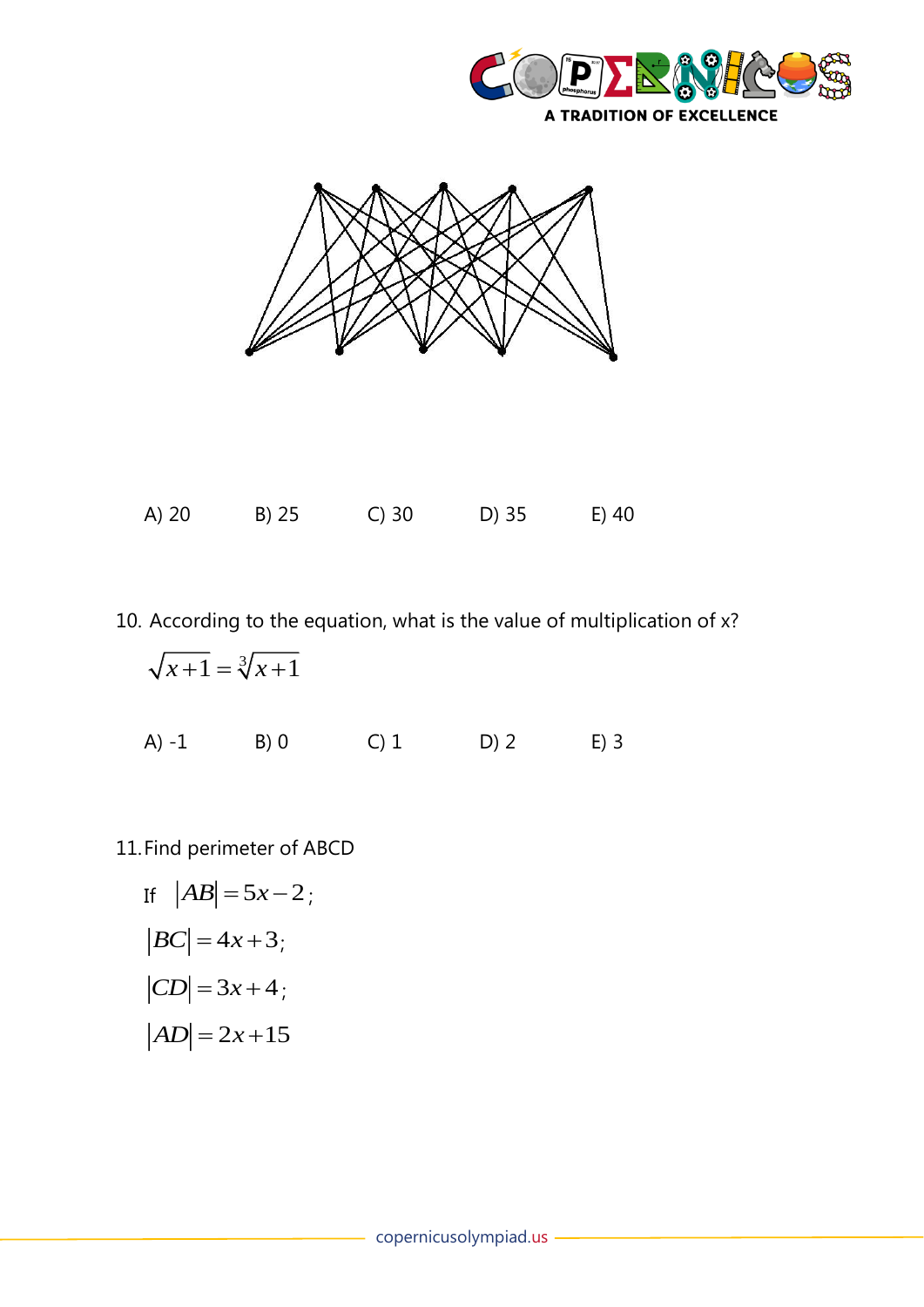



- 12. Look at the numbers  $1, 2, 3, 4, ..., 100$ . What percent of these numbers has not perfect square? A)  $1\%$  B) B) 10% C)  $25\%$  D)  $50\%$ E)  $90%$
- 13. If the sum of five consecutive positive integers is 2020, then the largest of these numbers is
	- A) 402 B) 404 C) 406 D) 1010 E) 2020

14. If 
$$
f(x) = x^2
$$
,  $g(x) = 3x + 5$ , find  $(g \circ f \circ g^{-1})(x) = ?$ 

A) 
$$
3x^2 + 5
$$
 \t\t B)  $\frac{x^2 - 10x + 40}{3}$  \tC)  $9x^2 + 30x + 25$  \tD)   
 $x^2 - 10x + 25$  \t\t E)  $\frac{x^2 - 10x + 25}{3}$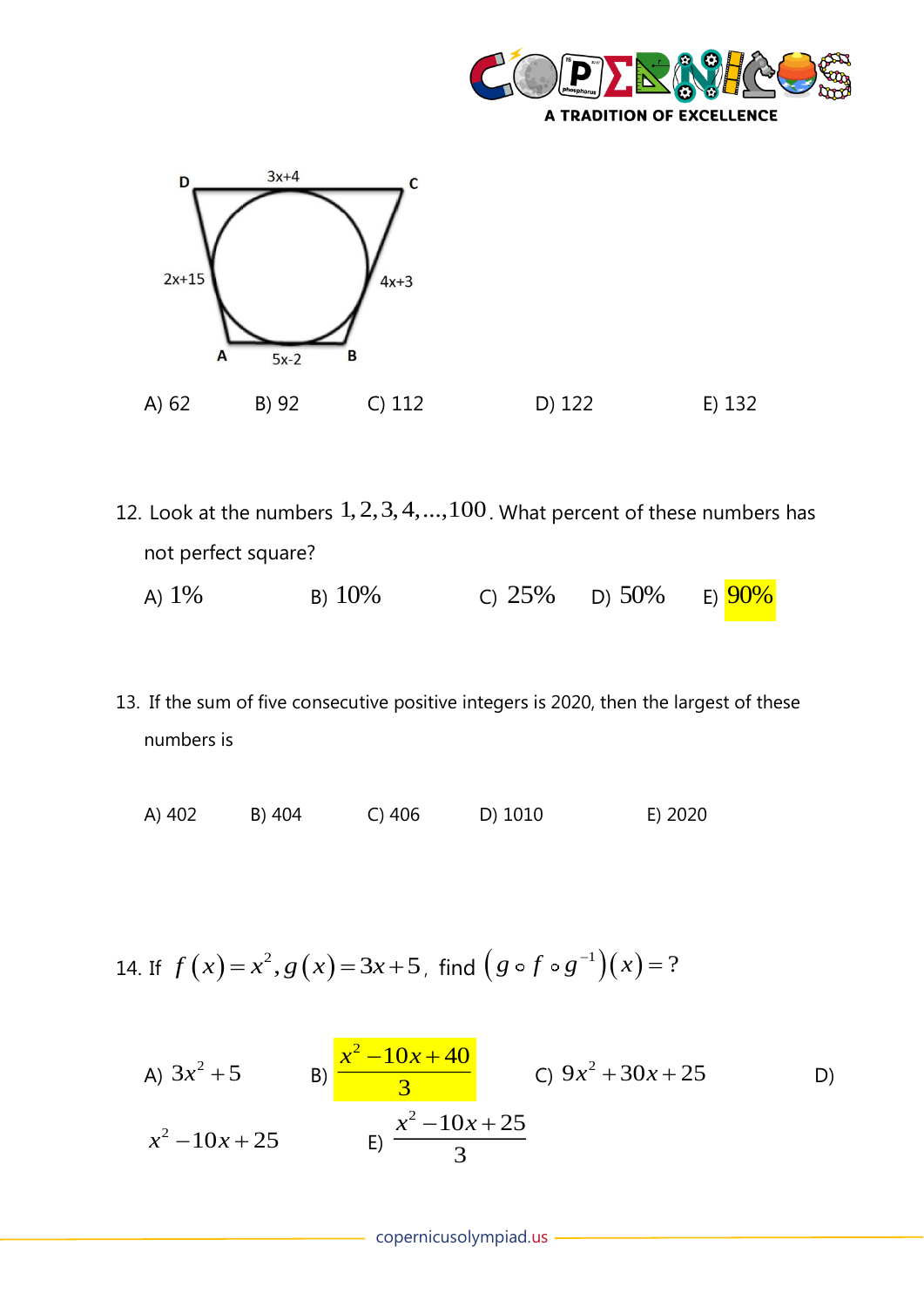

15. If  $m\big(ADC)$   $=$   $75^\circ$  , then find  $m\big(BCD\big)$   $=$   $x$ 



A) 75 B) 90 C) 105 D) 115 E) 120

16. Find the remainder when  $\big(2004 \!\cdot\! 10875\big) \!+\! 4640985 \!-\! 285\,$  is divided by 4 A) -1 B) 0 C) 1 D) 2 E) 3

17. If 
$$
P\left(\frac{3x+7}{5}\right) = x^3 - 4x^2 + 2ax - 5
$$
 and  $P(2) = 0$ , find  $a = ?$ 

A)  $-3$  B)  $-2$  C) 1 D) 2 E) 4

18. "Tower" at the picture is formed of three structures – square, rectangle and equilateral triangle. Perimeter of all three structures is the same. Side of the square is 9 cm long. Find the length of x.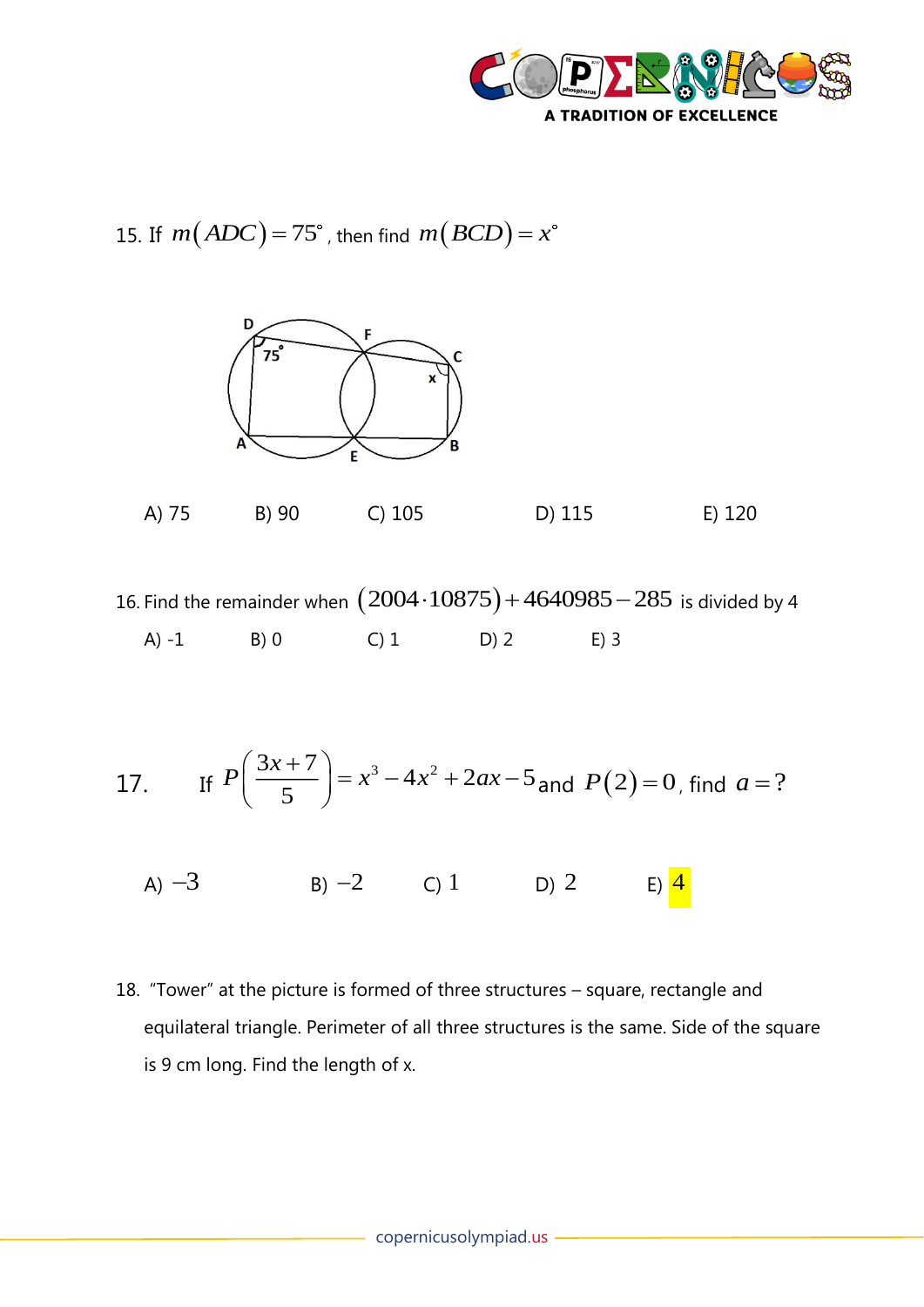



- 19. What is the smallest prime number that is the sum of tree different prime numbers?
- A) 11 B) 15 C) 17 D) 19 E) 23
	- 20.The diagram shows a pyramid made up of 30 cubes, each measuring  $lm \times lm \times lm$ .

What is the total surface area of the whole pyramid including its base?

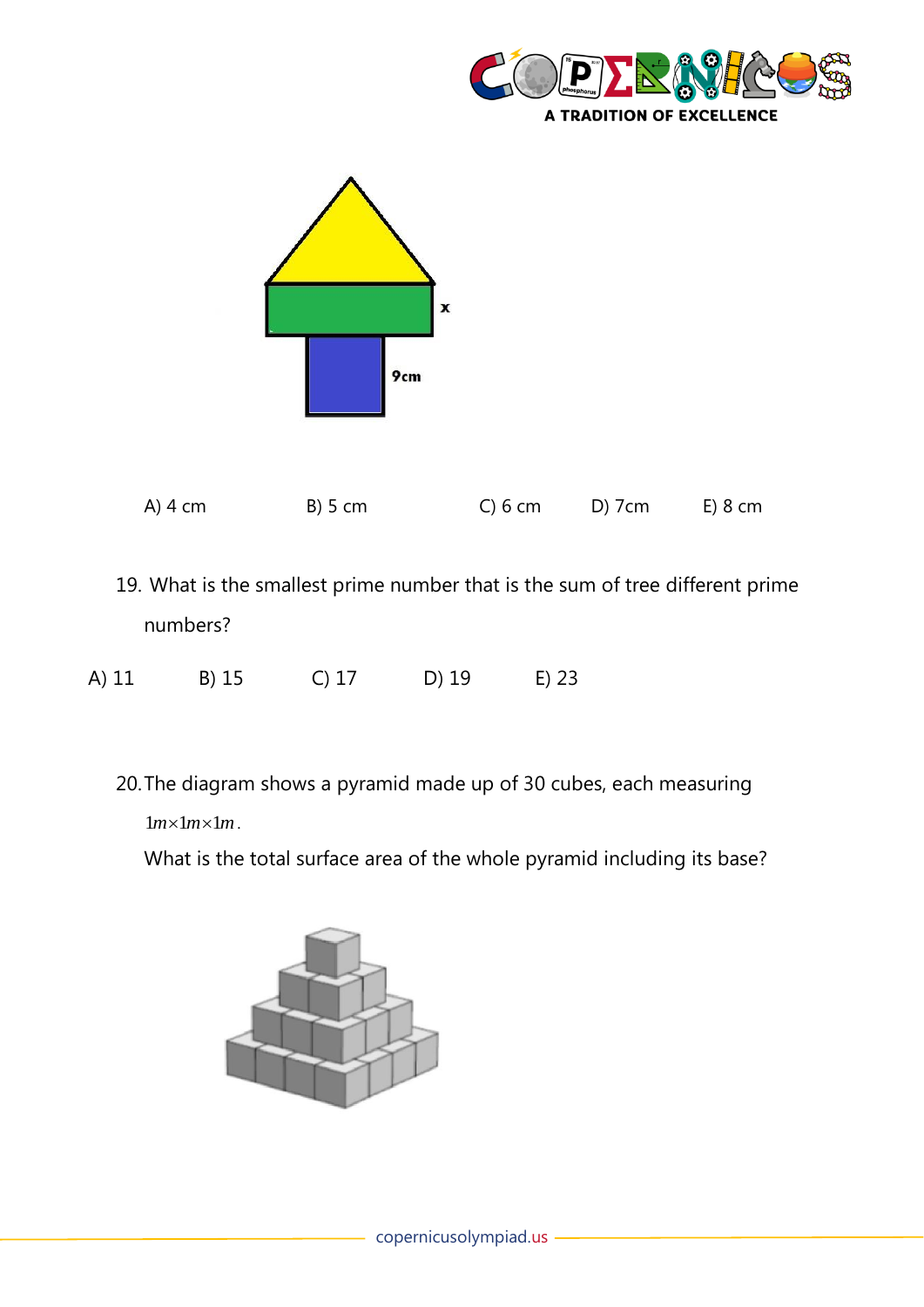

| A) $30 m^2$ | B) 62 $m^2$ C) 72 $m^2$ | D) $152 m^2$ | E) $180 m^2$ |
|-------------|-------------------------|--------------|--------------|
|             |                         |              |              |

21.The diagram shows a shaded region inside a regular hexagon. The shaded region is divided into equilateral triangles. What fraction of the area of the hexagon is shaded?



22. A palindromic number is a number, which reads the same when the order of its digits is reserved. What is the difference between the largest and smallest five-digit palindromic numbers that are both multiplies of 45?

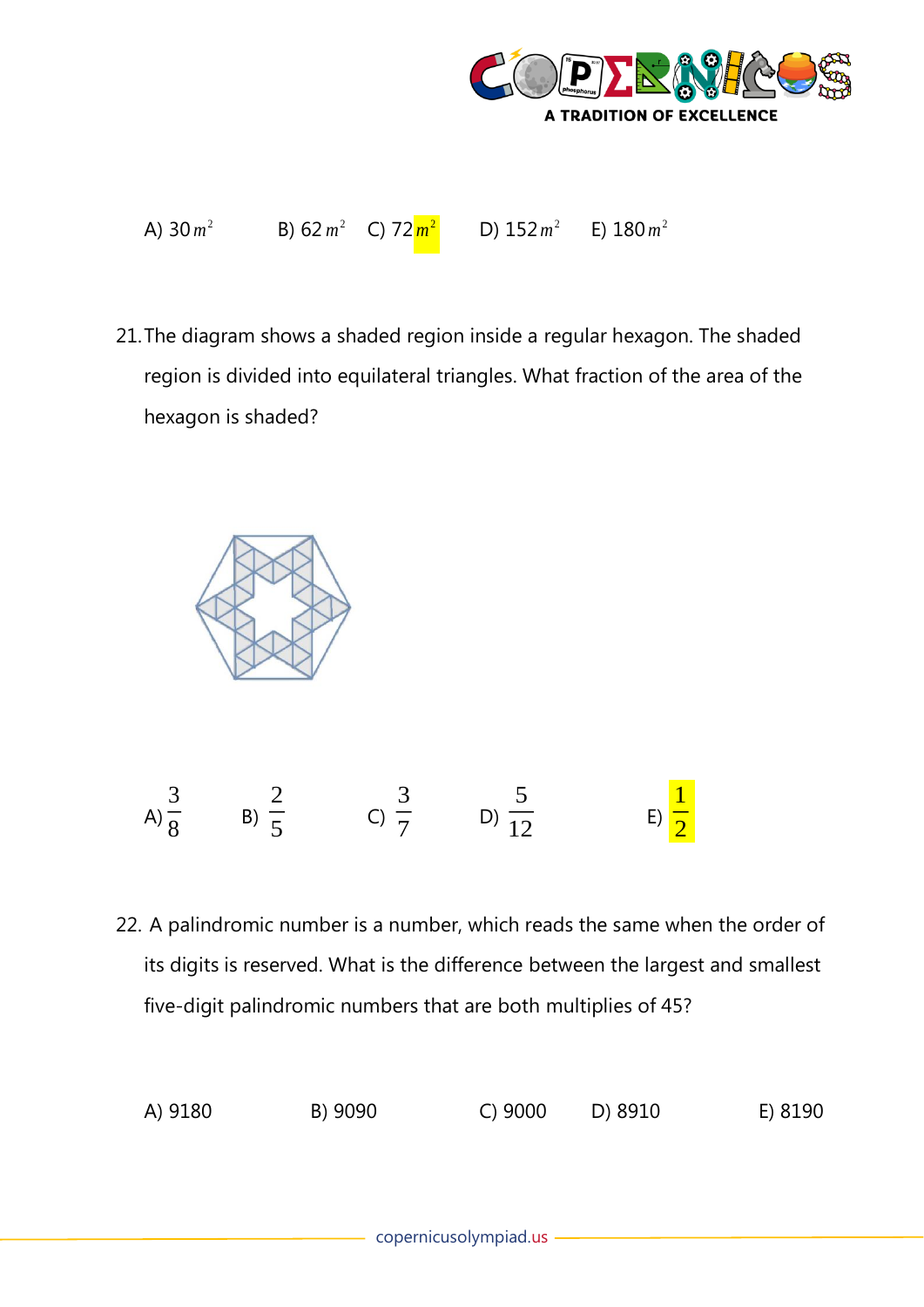

23. Different figures represent different digits. Find the digit corresponding to the square of square.



| $A)$ 1  | B)6   | $D)$ 36 | E) 81                                                                                                                                                                                                                                                         |
|---------|-------|---------|---------------------------------------------------------------------------------------------------------------------------------------------------------------------------------------------------------------------------------------------------------------|
| 24.     |       |         | Simplify the expression $\frac{\left(\frac{1}{6} + 0, 1 + \frac{1}{15}\right) \cdot \left(\frac{1}{6} + 0, 1 - \frac{1}{15}\right) \cdot 2,52}{\left(0,5 - \frac{1}{3} + 0,25 - \frac{1}{5}\right) \cdot \left(0,25 - \frac{1}{6}\right) \cdot \frac{7}{13}}$ |
| $(A)$ 0 | (B) 1 | $(D)$ 3 | (E) 4                                                                                                                                                                                                                                                         |